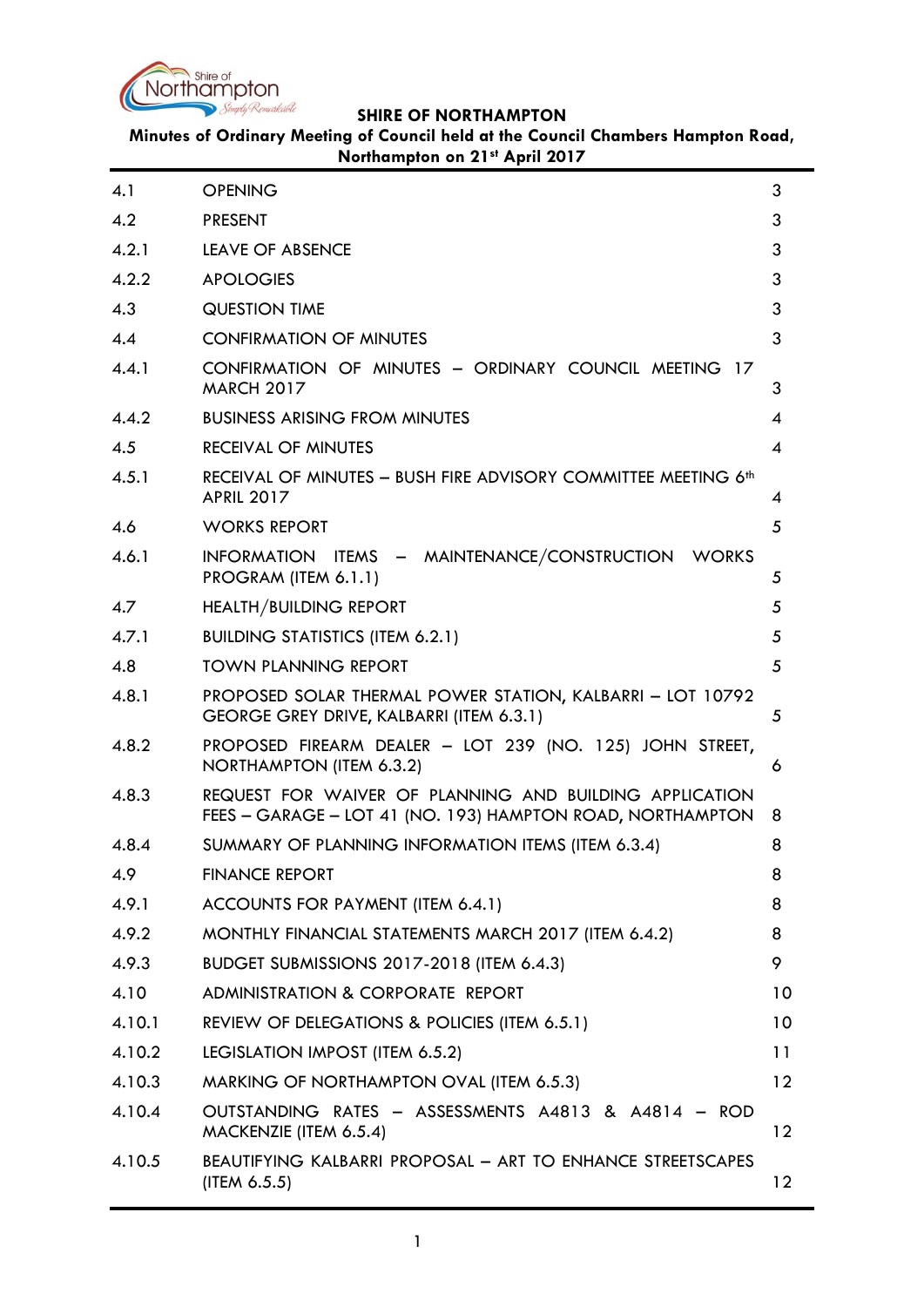

| Minutes of Ordinary Meeting of Council held at the Council Chambers Hampton Road,<br>Northampton on 21st April 2017 |                                                         |    |  |
|---------------------------------------------------------------------------------------------------------------------|---------------------------------------------------------|----|--|
| 4.10.6                                                                                                              | LYNTON HERITAGE SITE - STABILISATION WORKS (ITEM 6.5.6) | 13 |  |
| 4.10.7                                                                                                              | BINNU HALL - MANAGEMENT RESPONSIBILITY (ITEM 6.5.7)     | 13 |  |
| 4.10.8                                                                                                              | <b>EXHIBITION HALL LOLLY SHOP BUDGET REQUEST</b>        | 13 |  |
| 4.11                                                                                                                | SHIRE PRESIDENT'S REPORT                                | 14 |  |
| 4.12                                                                                                                | DEPUTY SHIRE PRESIDENT'S REPORT                         | 14 |  |
| 4.13                                                                                                                | <b>COUNCILLORS' REPORTS</b>                             | 14 |  |
| 4.13.1                                                                                                              | <b>CR STANICH</b>                                       | 14 |  |
| 4.13.2                                                                                                              | <b>CR PIKE</b>                                          | 14 |  |
| 4.13.3                                                                                                              | <b>CR KRAKOUER</b>                                      | 14 |  |
| 4.13.4                                                                                                              | <b>CR CARSON</b>                                        | 14 |  |
| 4.13.5                                                                                                              | <b>CR SUCKLING</b>                                      | 14 |  |
| 4.14                                                                                                                | <b>INFORMATION BULLETIN</b>                             | 15 |  |
| 4.15                                                                                                                | NEW ITEMS OF BUSINESS                                   | 15 |  |
| 4.15.1                                                                                                              | KALBARRI SPORT AND REC CENTRE LEAN-TO SHELTER EXTENSION | 15 |  |
| 4.15.2                                                                                                              | LUCKY BAY JET SKI DESIGNATED AREAS                      | 15 |  |
| 4.16                                                                                                                | NEXT MEETING OF COUNCIL                                 | 15 |  |
| 4.17                                                                                                                | <b>CLOSURE</b>                                          | 16 |  |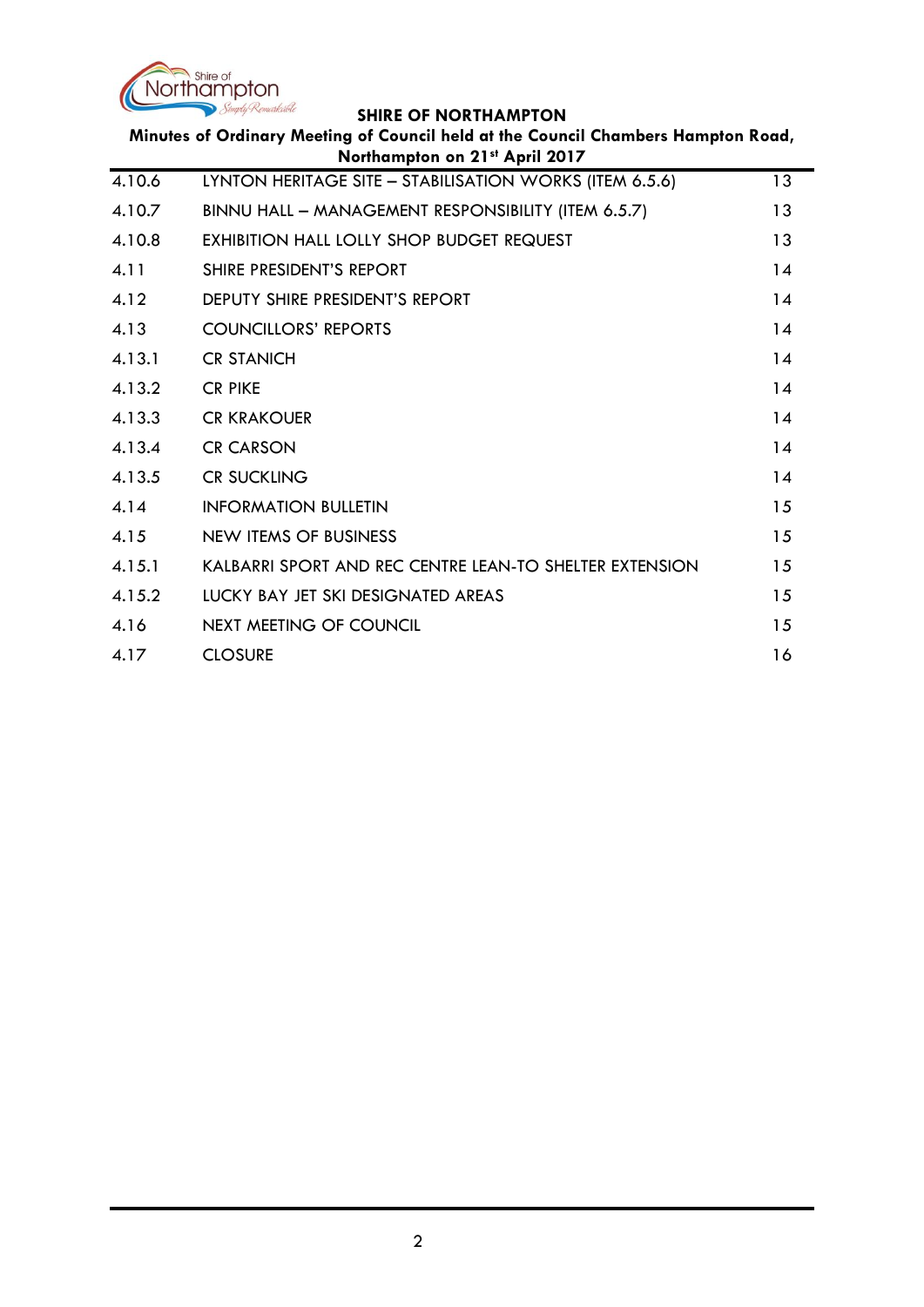

**Minutes of Ordinary Meeting of Council held at the Council Chambers Hampton Road, Northampton on 21st April 2017**

#### <span id="page-2-0"></span>**4.1 OPENING**

The President thanked all Councillors, staff and members of the gallery present for their attendance and declared the meeting open at 1.00pm.

### <span id="page-2-1"></span>**4.2 PRESENT**

| Cr C Simkin<br>Cr M Scott  | President<br>Deputy President        | Northampton Ward<br>Kalbarri Ward |
|----------------------------|--------------------------------------|-----------------------------------|
| <b>Cr T Carson</b>         |                                      | Northampton Ward                  |
| Cr D Stanich               |                                      | Northampton Ward                  |
| Cr R Suckling              |                                      | Northampton Ward                  |
| Cr D Pike                  |                                      | Kalbarri Ward                     |
| Cr S Krakouer              |                                      | Kalbarri Ward                     |
| Mr Garry Keeffe            | <b>Chief Executive Officer</b>       |                                   |
| Mr Grant Middleton         | Deputy Chief Executive Officer       |                                   |
| Mr Neil Broadhurst         | <b>Manager of Works</b>              |                                   |
| <b>Mrs Hayley Williams</b> | <b>Principal Planner</b>             |                                   |
| Mrs Deb Carson             | <b>Planning Officer</b>              |                                   |
| Ms Sonya Hasleby           | Executive Support Officer (observer) |                                   |

#### <span id="page-2-2"></span>4.2.1 LEAVE OF ABSENCE

Cr Holt

#### <span id="page-2-3"></span>4.2.2 APOLOGIES

Cr Stock-Standen

#### <span id="page-2-4"></span>**4.3 QUESTION TIME**

Nil

#### <span id="page-2-6"></span><span id="page-2-5"></span>**4.4 CONFIRMATION OF MINUTES**

4.4.1 CONFIRMATION OF MINUTES – ORDINARY COUNCIL MEETING 17 MARCH 2017

Moved Cr SUCKLING, seconded Cr SCOTT

That the minutes of the Ordinary Meeting of Council held on the 17<sup>th</sup> March 2017 be confirmed as a true and correct record.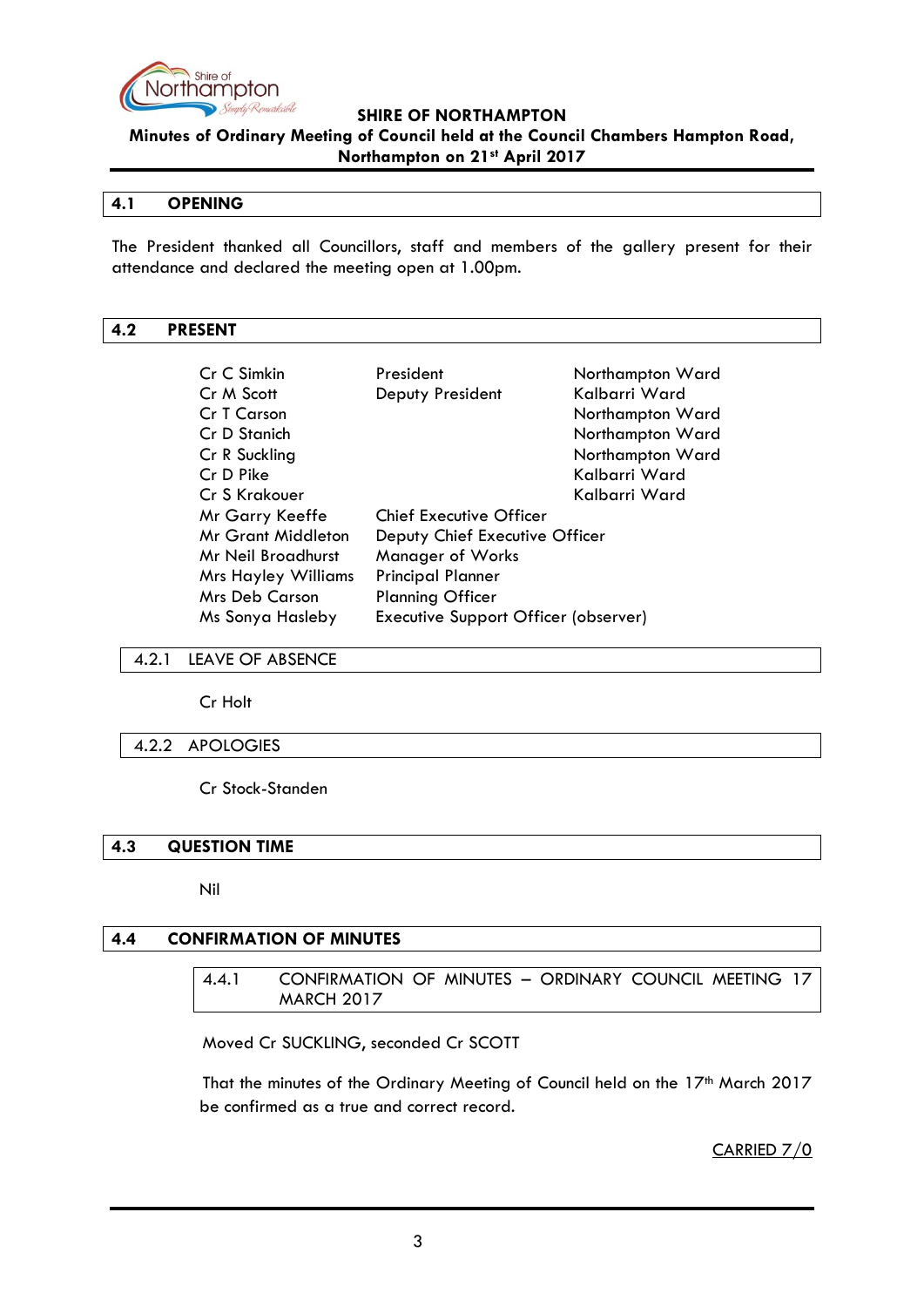

### <span id="page-3-0"></span>**Minutes of Ordinary Meeting of Council held at the Council Chambers Hampton Road, Northampton on 21st April 2017**

#### 4.4.2 BUSINESS ARISING FROM MINUTES

Nil

# <span id="page-3-2"></span><span id="page-3-1"></span>**4.5 RECEIVAL OF MINUTES**

4.5.1 RECEIVAL OF MINUTES – BUSH FIRE ADVISORY COMMITTEE MEETING 6th APRIL 2017

Moved Cr SIMKIN, seconded Cr SCOTT

That the minutes of the Bush Fire Advisory Committee held on the 6<sup>th</sup> April 2017 be received.

CARRIED 7/0

Moved Cr CARSON, seconded Cr KRAKOUER

That the following changes be adopted for 2017/2018 as recommended by the Bush Fire Advisory Committee:

1. Appoint the following:

Mr Len Simmons as Deputy Chief Bush Fire Control Officer – North Mr Michael Morris as Deputy Chief Bush Fire Control Officer – South

- 2. Change the wording of the "First and Final Firebreak Notice" for "Residential – Kalbarri & Horrocks (Lots under 0.2ha)"
	- From: Must be cleared of all scrub/flammable material or be mulched pushed up heaps to burn is not permitted.
	- To: Must be cleared of all flammable material or be mowed/slashed/mulched. Pushing up heaps for burning is not permitted.
- 3. Implement the following restricted and prohibited burning times:

| <b>Restricted Period</b>  | $1/09/2017 - 14/10/2017$ |
|---------------------------|--------------------------|
| <b>Prohibited Burning</b> | $15/10/2017 - 1/03/2018$ |
| <b>Restricted Burning</b> | $2/03/2018 - 15/04/2018$ |

4. That the Yallabatharra Bush Fire Brigade be disbanded and joined with the Port Gregory Fire Brigade and named "Port Gregory/Yallabatharra Bush Fire Brigade"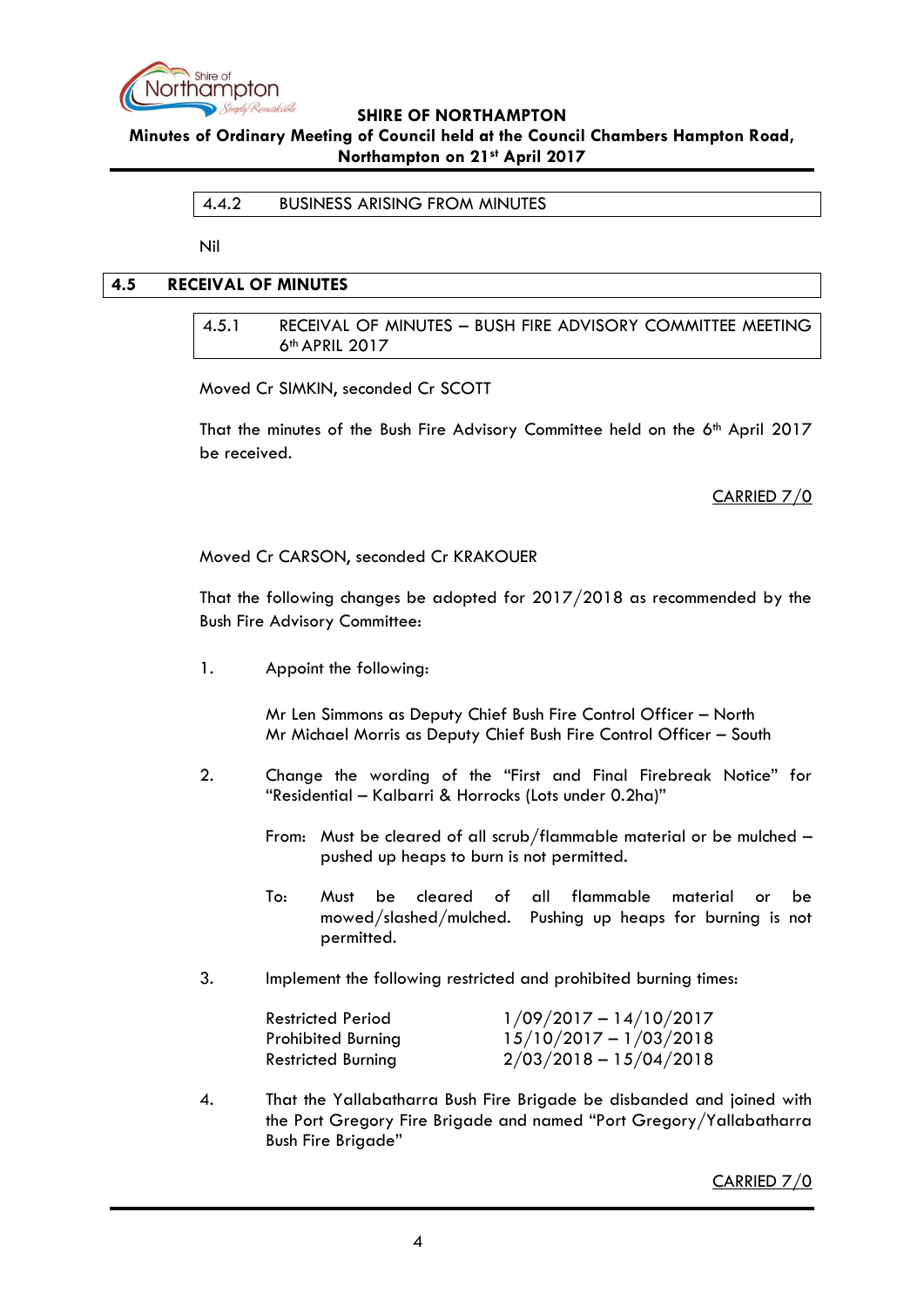

**Minutes of Ordinary Meeting of Council held at the Council Chambers Hampton Road, Northampton on 21st April 2017**

### <span id="page-4-1"></span><span id="page-4-0"></span>**4.6 WORKS REPORT**

4.6.1 INFORMATION ITEMS – MAINTENANCE/CONSTRUCTION WORKS PROGRAM (ITEM 6.1.1)

Noted

Mr Neil Broadhurst departed the meeting at 1:21pm.

# <span id="page-4-3"></span><span id="page-4-2"></span>**4.7 HEALTH/BUILDING REPORT**

4.7.1 BUILDING STATISTICS (ITEM 6.2.1)

Noted

### <span id="page-4-5"></span><span id="page-4-4"></span>**4.8 TOWN PLANNING REPORT**

4.8.1 PROPOSED SOLAR THERMAL POWER STATION, KALBARRI – LOT 10792 GEORGE GREY DRIVE, KALBARRI (ITEM 6.3.1)

Moved Cr STANICH, seconded Cr SUCKLING

That Council defer consideration of Stage 1 of the proposed Solar Thermal Power Station upon Lot 10792 George Grey Drive, Kalbarri for the following reasons:

- 1. In accordance with Council"s resolution dated 18 November 2016 the landowner/proponent has not provided adequate information regarding the Soil and Water Management Plan for its complete assessment and endorsement by the Department of Water; and
- 2. In accordance with Council"s resolution dated 18 November 2016 the landowner/proponent has not provided adequate information regarding the Noise Management Plan for its complete assessment and endorsement by the Department of Environment Regulation.

#### Advice Notes:

- i. In regard to Point 1) above, the landowner/proponent is advised to address the points raised in the Department of Water"s email correspondence dated 11 April 2017.
- ii. In regard to Point 2) above, the landowner/proponent is advised to provide a revised acoustic assessment in accordance with those matters raised in the Department of Environment Regulation"s technical advice dated 28 March 2017 and AECOM"s subsequent response to these matters received by the Shire of Northampton on 10 April 2017.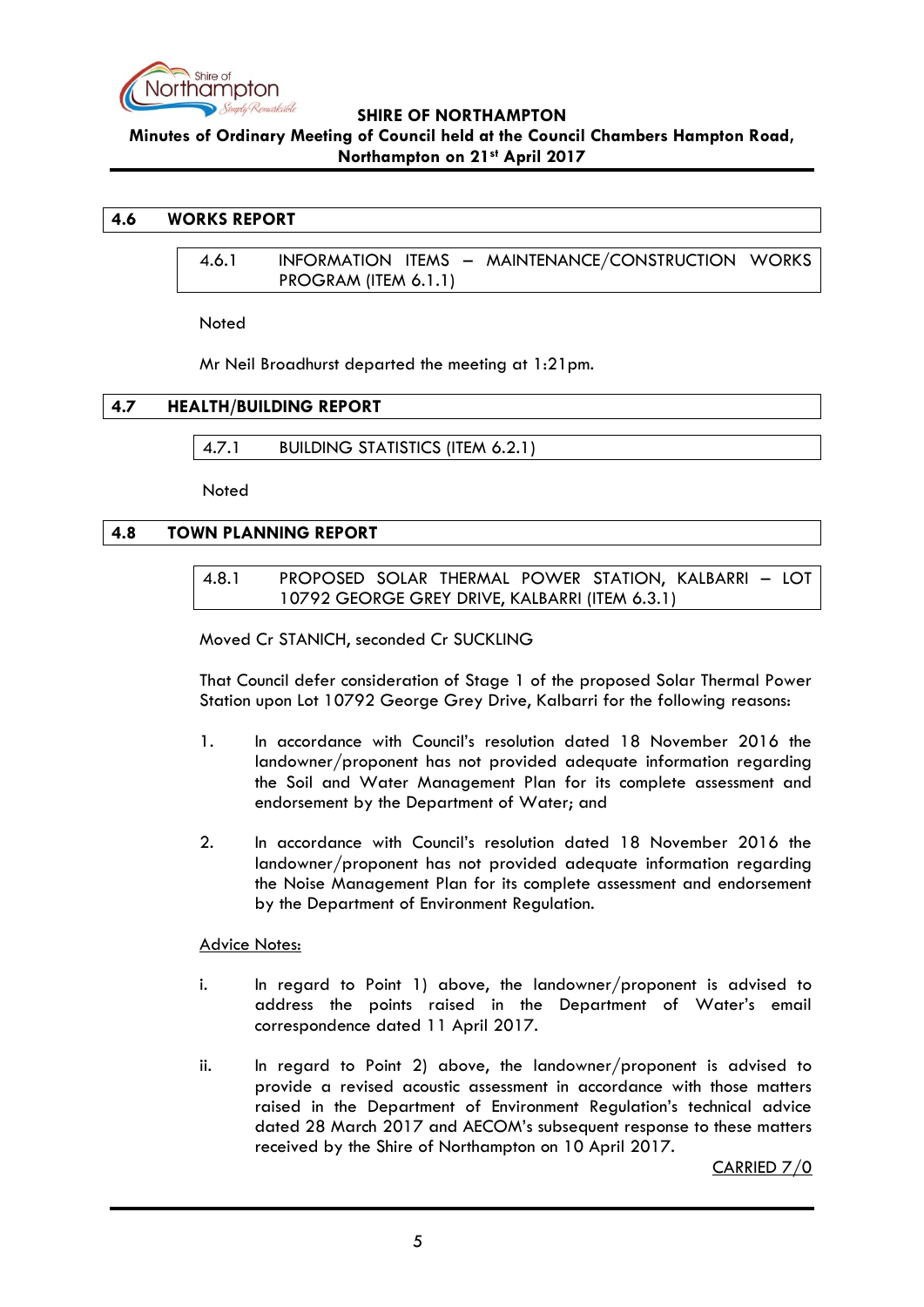

# <span id="page-5-0"></span>**Minutes of Ordinary Meeting of Council held at the Council Chambers Hampton Road, Northampton on 21st April 2017**

4.8.2 PROPOSED FIREARM DEALER – LOT 239 (NO. 125) JOHN STREET, NORTHAMPTON (ITEM 6.3.2)

Moved Cr STANICH, seconded Cr KRAKOUER

That Council:

- 1. Advertise the proposal on-site via signage placed in a prominent position upon Lot 239 (No. 125) John Street, Northampton, for a period of fourteen (14) days; and
- 2. Reconsider the proposal and application should any valid objection(s) be received at a further meeting of Council, or
- 3. Subject to there being no objections received as a result of the on-site advertising, that the Chief Executive Office/Principal Planner be given delegated authority to grant development approval to the proposed Firearm Dealer's business upon Lot 239 (No. 125) John Street, Northampton subject to the following conditions:
- (a) Development shall be in accordance with the attached approved plan(s) dated [**insert date**] and subject to any modifications required as a consequence of any condition(s) of this approval. The endorsed plans shall not be modified or altered without the prior written approval of the local government;
- (b) Any additions to or change of use of any part of the buildings or land (not the subject of this approval) shall be subject to further application and planning approval for that use/addition;
- (c) The business activity on the property shall be limited to the establishment of a Firearm Dealer"s business and related administrative duties;
- (d) This approval is issued only to Gary Dungate and is NOT transferable to any other person or to any other land parcel. Should there be a change of the occupier on the land in respect of which this planning approval is issued this approval shall no longer be valid;
- (e) This approval will take effect, and will only remain valid, so long as a current Firearm Dealer"s License is held by the Applicant. A copy of the Firearm Dealer"s License shall be forwarded by the Applicant to the Shire of Northampton prior to the business commencing;
- (f) No additional signs are to be erected on the lot without the local government"s further approval;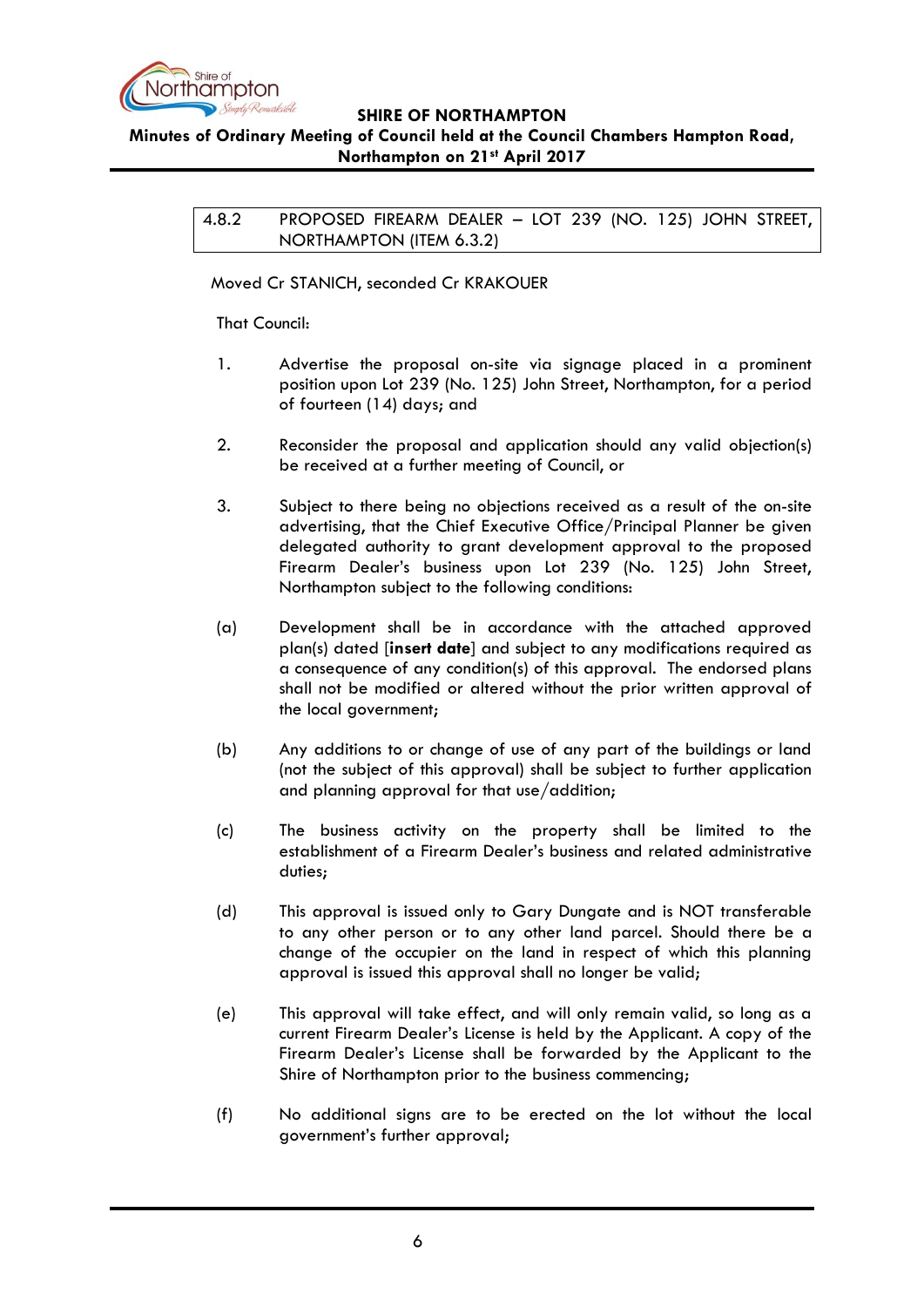

**Minutes of Ordinary Meeting of Council held at the Council Chambers Hampton Road, Northampton on 21st April 2017**

- (g) Any lighting device is to be positioned and shielded so as not to cause any direct, reflected or incidental light to encroach beyond the property boundaries or cause any glare nuisance to any nearby residents;
- (h) Business hours shall be limited to 8am to 5pm Monday to Friday and 8am to 12 noon on Saturday and customer visitation to the site shall be strictly by appointment only and shall be limited to a maximum of six (6) vehicle movements per day;
- (i) The employment of any person not resident on site is not permitted;
- (j) The operator is responsible to ensure that no parking of vehicles associated with the business occurs within a public carriageway, including the road verge; and
- (k) The discharging of firearms for testing or demonstration purposes shall be prohibited upon Lot 239 (No. 125) John Street, Northampton, and the applicant shall be required to use a licensed firearm shooting range for any such testing and demonstration purposes, unless the applicant installs a sound-proof firing chamber within the outbuilding upon the premises, to the approval of the local government.

### Advice Notes

- 1. Where an approval has lapsed, no development/use shall be carried out without the further approval of the local government having first been sought and obtained.
- 2. If an applicant is aggrieved by this determination there is a right (pursuant to the Planning and Development Act 2005) to have the decision reviewed by the State Administrative Tribunal. Such application must be made within 28 days from the date of this notice;
- 3. The applicant is advised that this development approval does not negate the requirement for any additional approvals which may be required under separate legislation, and in particular legislation of the Western Australian Police. It is the applicant"s responsibility to obtain any additional approvals required before the use lawfully commences;
- 4. The applicant is further advised that compliance is required with the Firearms Act 1973 and Firearms Regulations 1974. In this regard the Applicant is advised to liaise with the Western Australian Police to ensure that the operations comply with their legislation.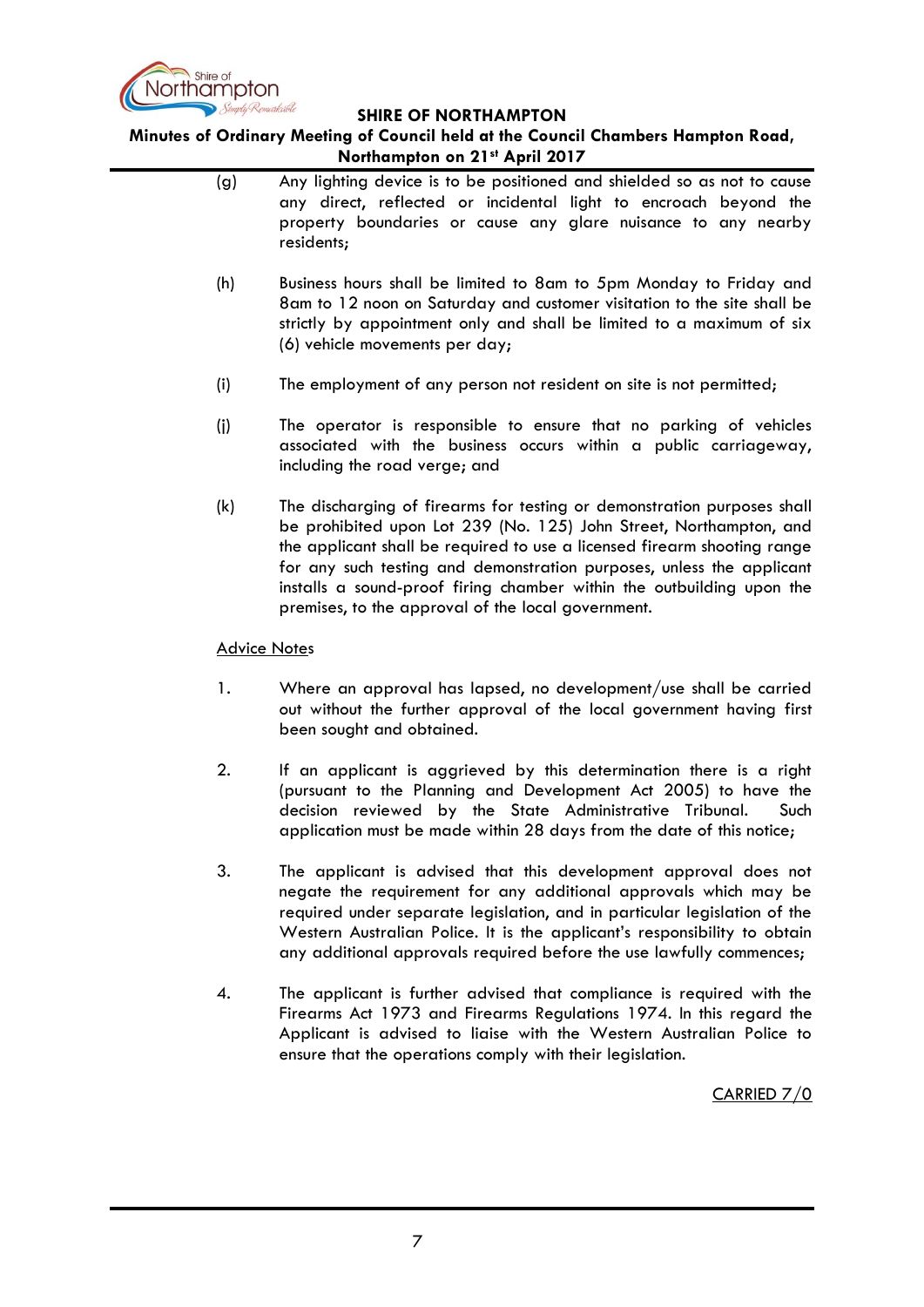

# <span id="page-7-0"></span>**Minutes of Ordinary Meeting of Council held at the Council Chambers Hampton Road, Northampton on 21st April 2017**

4.8.3 REQUEST FOR WAIVER OF PLANNING AND BUILDING APPLICATION FEES – GARAGE – LOT 41 (NO. 193) HAMPTON ROAD, NORTHAMPTON

Moved Cr KRAKOUER, seconded Cr CARSON

That Council waive the Planning Application and the Building Application Fee payable for the construction of a garage for the Anglican Parish of Northampton on Lot 41 (No. 193) Hampton Road, Northampton in recognition of the service the organisation provides to the Northampton community.

### CARRIED BY AN ABSOLUTE MAJORITY 7/0

### <span id="page-7-1"></span>4.8.4 SUMMARY OF PLANNING INFORMATION ITEMS (ITEM 6.3.4)

Noted

### <span id="page-7-3"></span><span id="page-7-2"></span>**4.9 FINANCE REPORT**

### 4.9.1 ACCOUNTS FOR PAYMENT (ITEM 6.4.1)

Moved Cr PIKE, seconded Cr SIMKIN

That Municipal Fund Cheques 21158 to 21179 inclusive totalling \$101,467.03, Municipal EFT payments numbered EFT16132 to EFT16303 inclusive totalling \$966,605.65, Trust Fund Cheques 2197 to 2201, totalling \$1,155, Direct Debit payments numbered GJ0902 to GJ0910 inclusive totalling \$234,296.85 be passed for payment and the items therein be declared authorised expenditure.

#### CARRIED BY AN ABSOLUTE MAJORITY 7/0

# <span id="page-7-4"></span>4.9.2 MONTHLY FINANCIAL STATEMENTS MARCH 2017 (ITEM 6.4.2)

Moved Cr SCOTT, seconded Cr CARSON

That Council adopts the Monthly Financial Report for the period ending  $31<sup>st</sup>$ March 2017.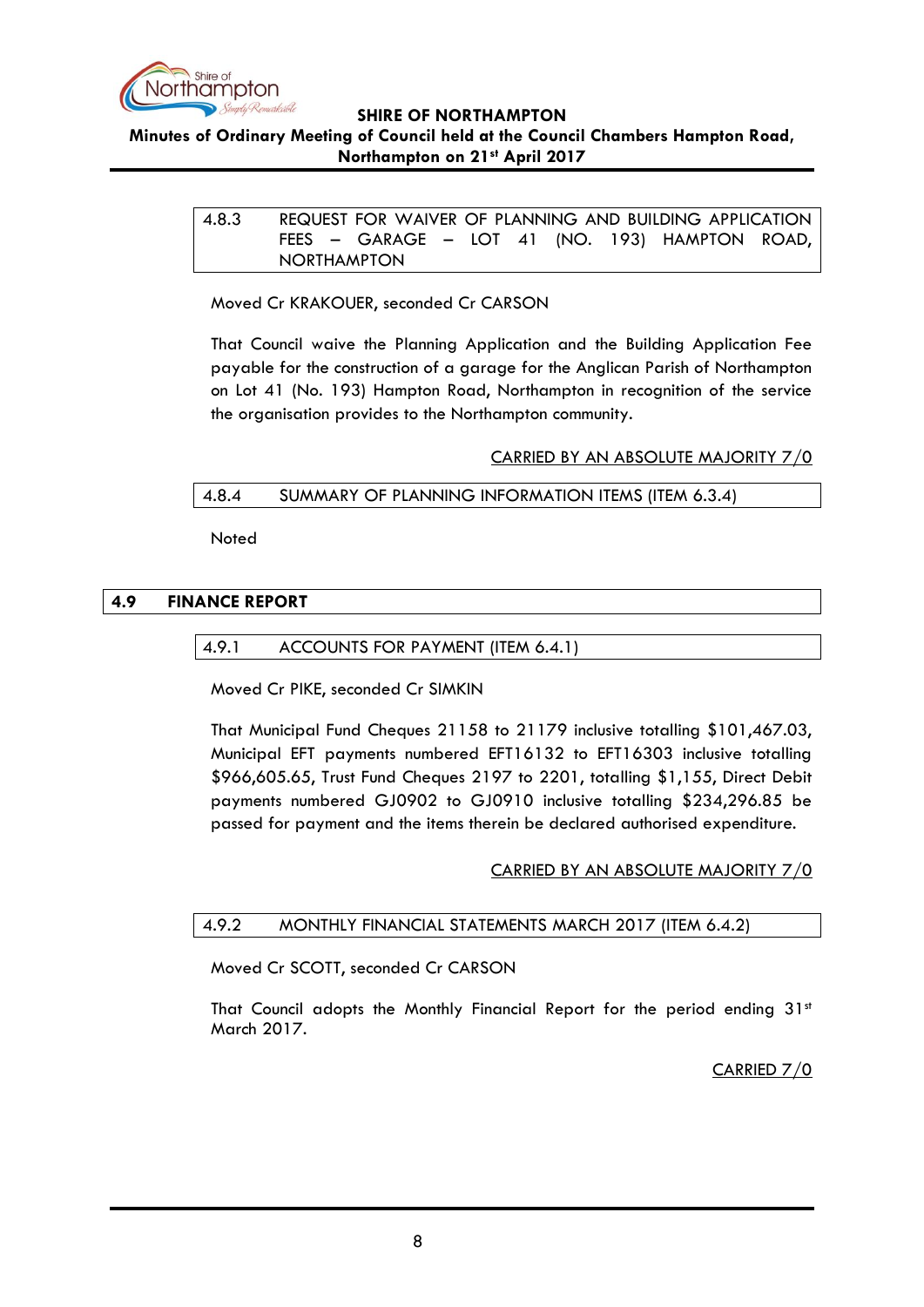

# <span id="page-8-0"></span>**Minutes of Ordinary Meeting of Council held at the Council Chambers Hampton Road, Northampton on 21st April 2017**

# 4.9.3 BUDGET SUBMISSIONS 2017-2018 (ITEM 6.4.3)

Moved Cr SCOTT, seconded Cr CARSON

- 1. That Council list the following for further consideration within the draft 2017/18 Budget:
	- Northampton Old School \$5,000. Seed funding to undertake the remaining drop hazard repair works at the old school.
	- **Northampton Visitor Centre operating grant of \$25,000 for the** 2017/2018 financial year.
	- Ewe Turn Project \$2,800 for a statue of a bronze shearer and two bronzed ewes for display at the front of the Northampton office.
	- Northampton Botanic Line \$1,500 for the establishment of an avenue of trees.
	- **Northampton Rifle Club \$7,400 to purchase two shooting range** target packages.
	- Geraldine Mine Signage \$4,100. Erect an interpretative sign and shelter at the Geraldine Mine site on the southern side of the Murchison River.
	- **Horrocks Community Centre (HCC) \$73,481 for the following:** 
		- a. Fixed shade roof over HCC playground 15m x 15m \$32,283
		- b. Fixed shade roof over Foreshore Playground 11m x 15m \$22,728
		- c. 2 x Park Bench/Seat Setting with curved roof shelter for the southern car park area - \$10,980
		- d. Access steps/boardwalk from HCC to oval using Duraplank & composite handrails (estimate) \$7,500

With regard to this budget request item, Council requests the applicant provide its project priorities and how much they may be willing to financially contribute.

 Kalbarri Visitor Centre operating grant totaling \$35,000 for the 2017/2018 financial year.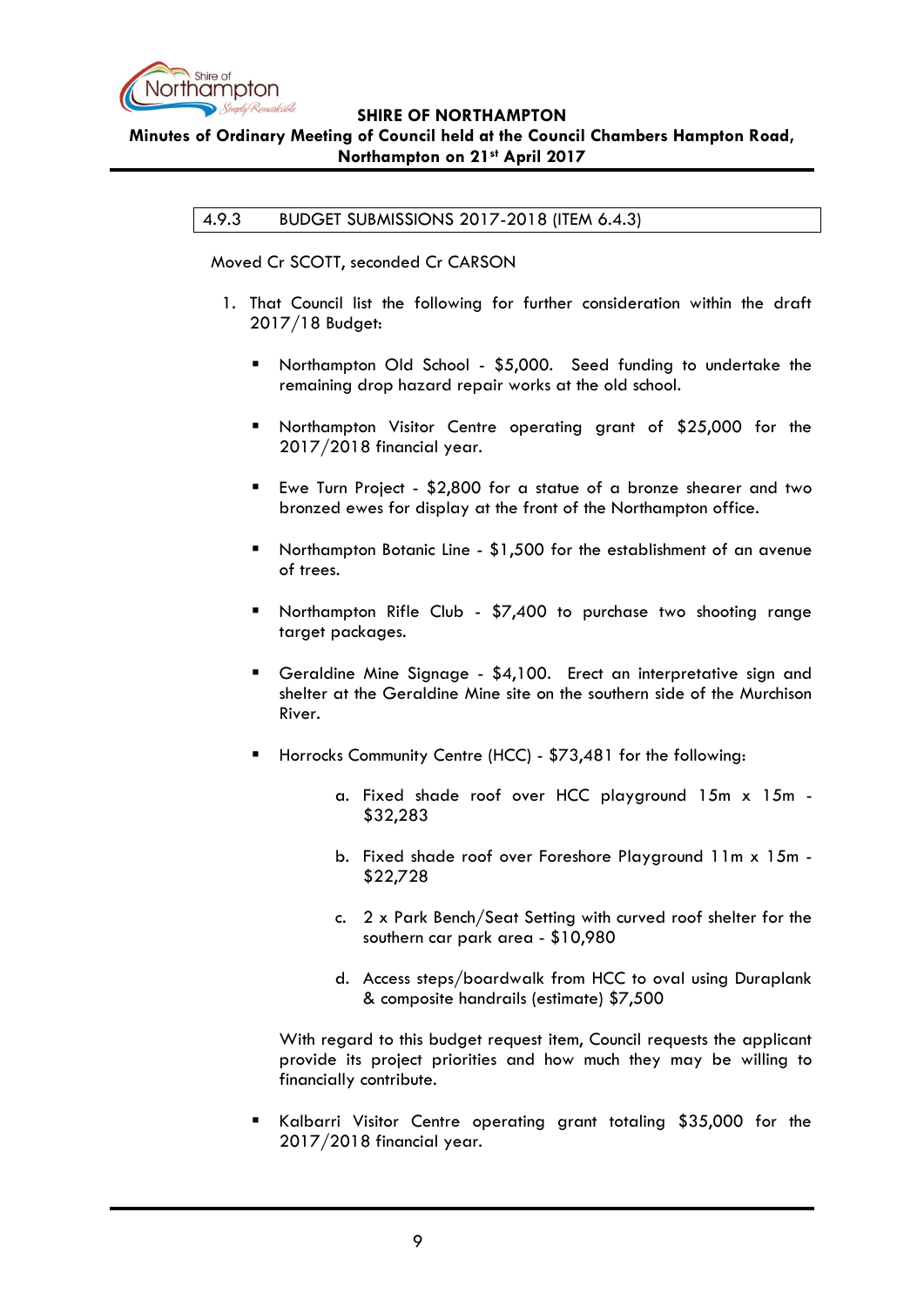

### **Minutes of Ordinary Meeting of Council held at the Council Chambers Hampton Road, Northampton on 21st April 2017**

- Kalbarri Visitor Centre (Specified Area Rate) \$30,000. To continue the "Natures Playground" promotion.
	- **TV Advertising GWN7 \$20,000**
	- Australia"s Coral Coast Marketing Campaign \$10,000
- Allen Centre Digital Projector \$1,200. Data show (projector) and screen for the Allen Centre in Kalbarri.
- 2. That Council does not support the following budget requests, and therefore does not list the following for further consideration within the draft 2017/18 Budget:
	- Northampton Old School Community Coordinator Position \$5,000 to assist with funding a Community Coordinator Position.
	- Limestone wall at Sally"s Tree \$24,081. Funding for the construction of a limestone wall along the river side of the car park at Sally"s Tree.

With regard to this budget request item, Council to investigate other erosion control measures as a priority over replacing the existing fence, for consideration within the 2017/2018 draft Budget.

CARRIED 7/0

Council deferred the consideration of the "Beautifying Kalbarri" project until Item 6.5.5 of the Ordinary Meeting.

Council deferred consideration of the "Northampton Exhibition Hall Lolly Shop" repairs in order to undertake an inspection of the "Lolly Shop" amenity.

# <span id="page-9-1"></span><span id="page-9-0"></span>**4.10 ADMINISTRATION & CORPORATE REPORT**

4.10.1 REVIEW OF DELEGATIONS & POLICIES (ITEM 6.5.1)

Moved Cr SCOTT, seconded Cr CARSON

- 1. That all current delegations as reviewed to remain in force.
- 2. That Council approve of the revised delegation relating to RAV Road Network approvals.
- 3. That Council adopt the "gift for long service" Policy as presented/or amended.
- 4. That all current policies as reviewed remain.

#### CARRIED BY AN ABSOLUTE MAJORITY 7/0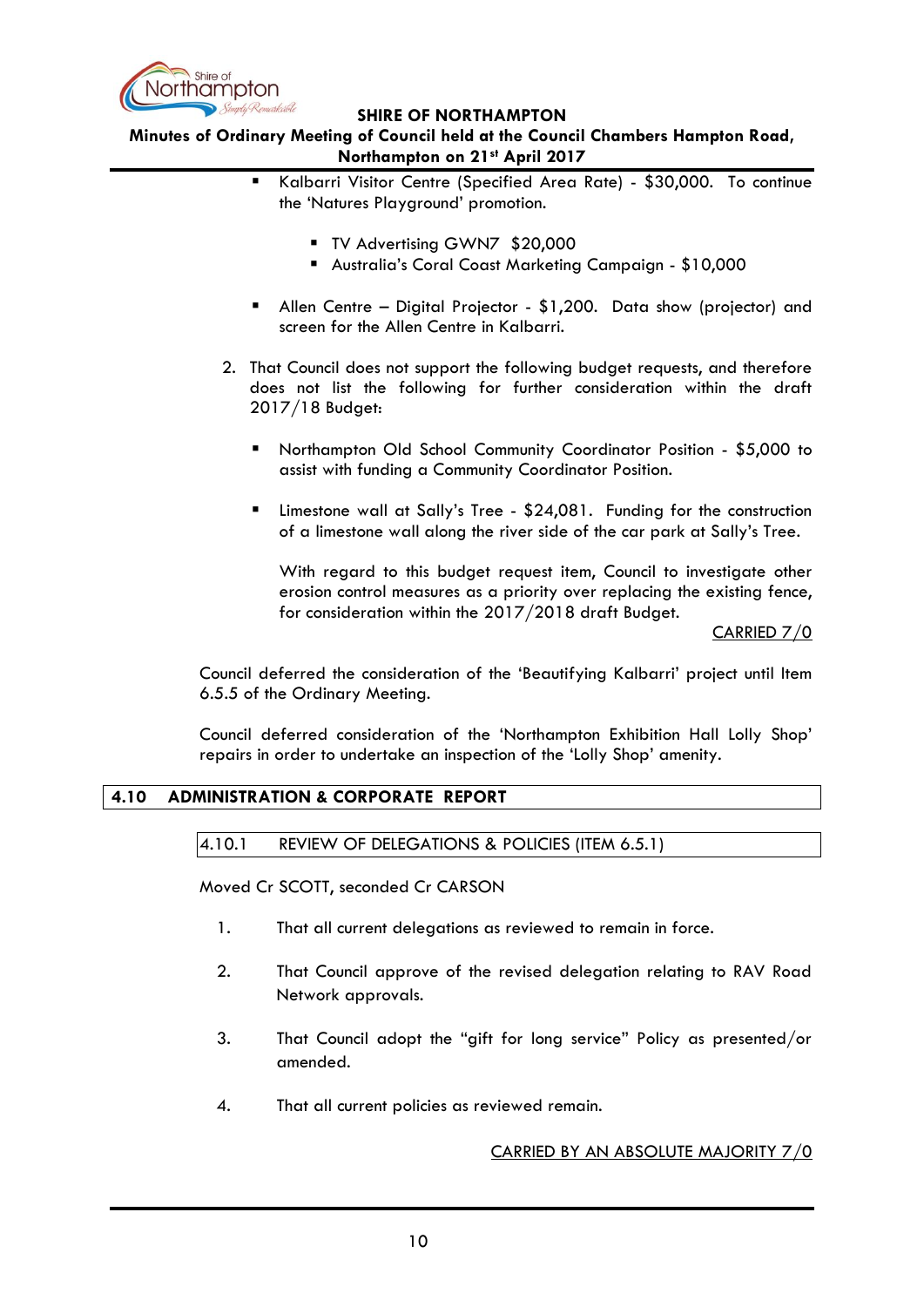

# **SHIRE OF NORTHAMPTON Minutes of Ordinary Meeting of Council held at the Council Chambers Hampton Road, Northampton on 21st April 2017**

<span id="page-10-0"></span>Grant Middleton departed and returned to the meeting at 2:55pm.

4.10.2 LEGISLATION IMPOST (ITEM 6.5.2)

Moved Cr SUCKLING, seconded Cr KRAKOUER

Council advises the Northern Country Zone (NCZ) of the Western Australian Local Government Association (WALGA) the following in regards to the issue of legislative and compliance burdens placed on Western Australian local government authorities:

- 1. It supports the list of legislative issue, which need to be reviewed as presented by the NCZ Chief Executive Officers and Senior Staff;
- 2. Recommends the NCZ local government authorities co-opt the service of an appropriately qualified and experienced individual or organisation to analyse the legislative requirements of the Local Government Act and associated Regulations in comparison to the interpretation of this legislation by the executive arm of State Government;
- 3. Recommends the NCZ approach all WALGA Zones seeking any additional items to be added to (or expanded upon) the current list of legislative issues, which need to be reviewed as presented by the NCZ Chief Executive Officers and Senior Staff;
- 4. Recommend an approach not be made to the WALGA State Council on this matter until feedback has been obtained from all WALGA Zones to ensure this matter is presented to the State Council with prior Zone support and/or input.

CARRIED 7/0

#### ADJOURNMENT

Council adjourned at 3:02pm.

Meeting reconvened at 3:29pm with the following in attendance:

Cr Simkin, Cr Scott, Cr Carson, Cr Stanich, Cr Suckling, Cr Pike, Cr Krakouer, Garry Keeffe, Grant Middleton, , Debbie Carson and Sonya Hasleby.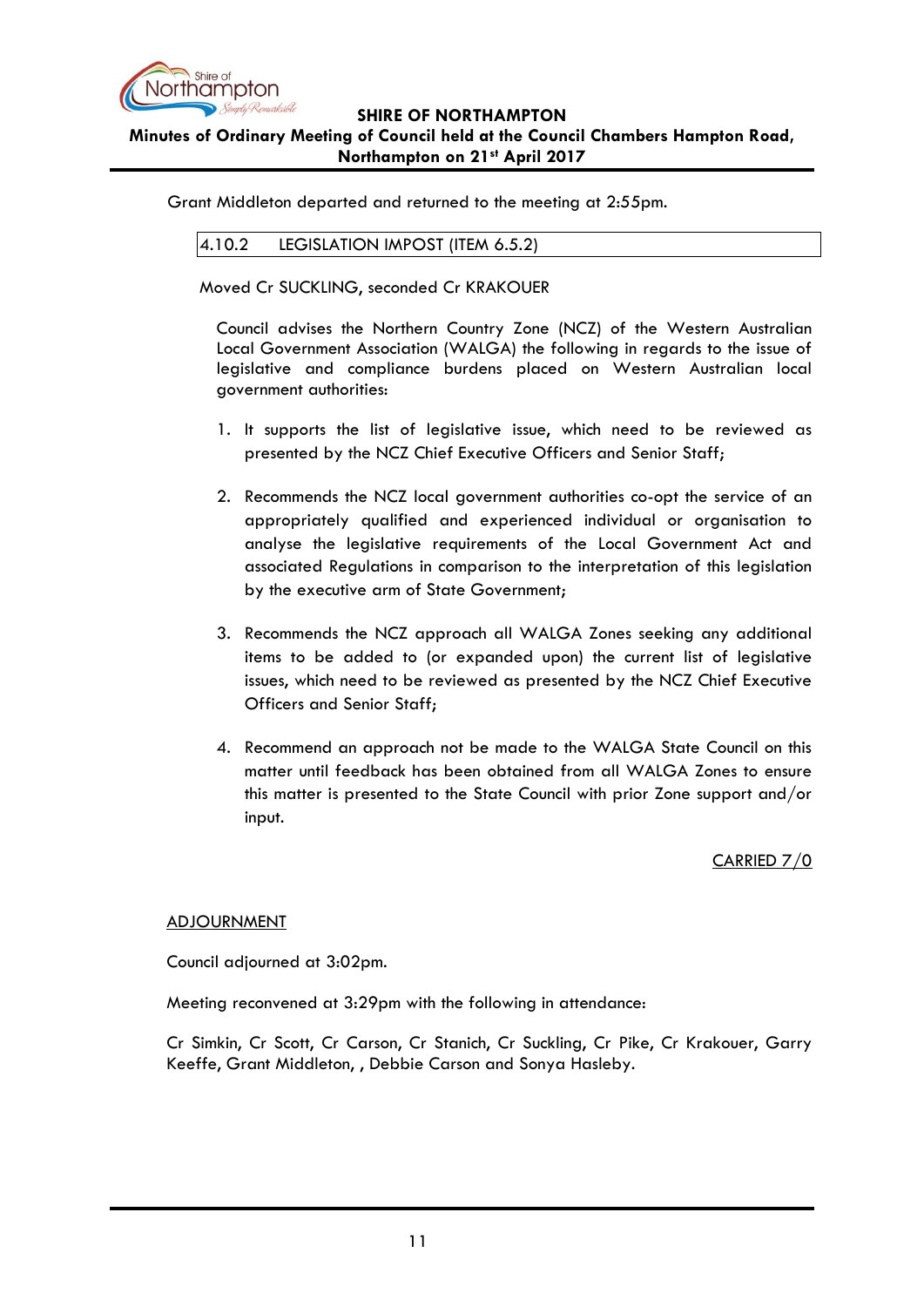

### <span id="page-11-0"></span>**Minutes of Ordinary Meeting of Council held at the Council Chambers Hampton Road, Northampton on 21st April 2017**

4.10.3 MARKING OF NORTHAMPTON OVAL (ITEM 6.5.3)

Moved Cr SCOTT, seconded Cr PIKE

That Council approve the use of glyphosate for dot applications only, in order to create reference points for assisting the line marking process of the Northampton oval by the Northampton Football Club, and advise the Club accordingly.

CARRIED 7/0

<span id="page-11-1"></span>4.10.4 OUTSTANDING RATES – ASSESSMENTS A4813 & A4814 – ROD MACKENZIE (ITEM 6.5.4)

Moved Cr SCOTT, seconded Cr PIKE

That Council:

- 1. Instruct its legal advisors that Mr MacKenzie be required to pay all current rates and charges to be levied in 2017/18 and 2018/19 over and above the \$20,000 repayments scheme he has pledged to ensure all rates and charges are fully paid by October 2018.
- 2. Should Mr MacKenzie not accept the repayment arrangement as per Item 1 then sale of land processes for both holdings to re-commence immediately.
- 3. Should Mr MacKenzie fail to make a repayment then sale of land process to re-commence immediately.

#### CARRIED BY AN ABSOLUTE MAJORITY 7/0

<span id="page-11-2"></span>

| 14.10.5 BEAUTIFYING KALBARRI PROPOSAL – ART TO ENHANCE |  |  |  |  |
|--------------------------------------------------------|--|--|--|--|
| STREETSCAPES (ITEM 6.5.5)                              |  |  |  |  |

Moved Cr STANICH, seconded Cr PIKE

That Council:

- 1. Provides "in-principle" support for the art project to allow the proponent to seek grant funding;
- 2. Require the proponent to provide detailed designs and then public comment on those designs be sought;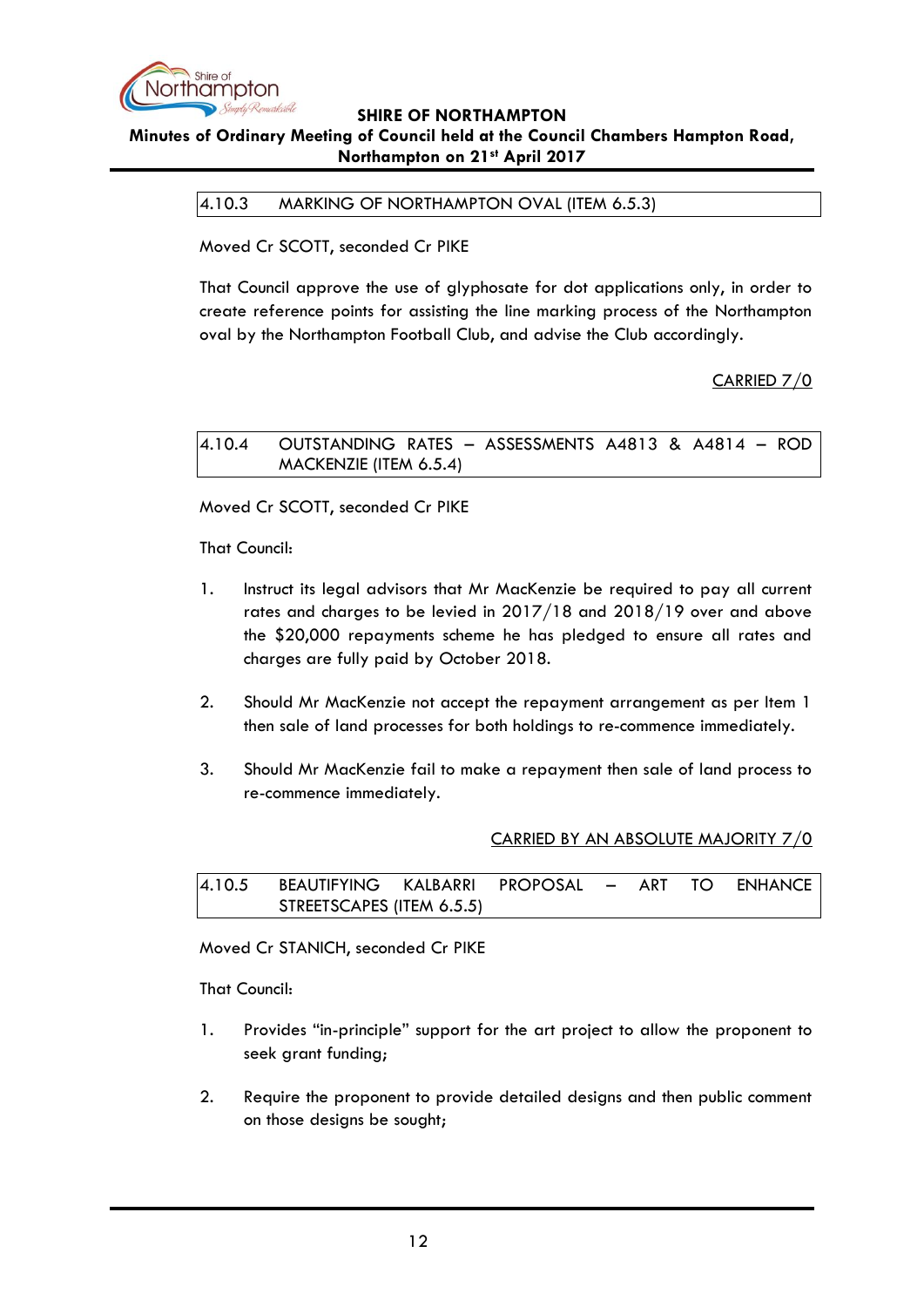

**Minutes of Ordinary Meeting of Council held at the Council Chambers Hampton Road, Northampton on 21st April 2017**

- 3. Upon receipt of public comment on the designs that funding for the project be considered in the 2018/19 Budget;
- 4. Advises the proponent that any funding provided can only be expended on art work on Council owned/controlled property and not on any private property; and
- 5. A maintenance program be required for ongoing maintenance of the artworks.

# CARRIED 7/0

# <span id="page-12-0"></span>4.10.6 LYNTON HERITAGE SITE – STABILISATION WORKS (ITEM 6.5.6)

Moved Cr SUCKLING, seconded Cr SCOTT

That Council lists for consideration a provision of \$35,000 for the stabilisation of the Lynton Convict Hiring Depot"s stone jail walls within the Draft 2017/2018 Budget.

CARRIED 7/0

#### <span id="page-12-1"></span>4.10.7 BINNU HALL – MANAGEMENT RESPONSIBILITY (ITEM 6.5.7)

Cr Carson declared an impartiality interest in this item as he is a member of the Binnu Tennis Club.

Moved Cr KRAKOUER, seconded Cr STANICH

That Council amends the existing lease of the Binnu Tennis Club Inc to incorporate the Binnu Hall, being all of lots 11 and 12 to allow the Binnu Hall to be under the management of the Binnu Tennis Club Inc

# CARRIED 7/0

#### <span id="page-12-2"></span>4.10.8 EXHIBITION HALL LOLLY SHOP BUDGET REQUEST

# Moved Cr SCOTT, Seconded Cr SUCKLING

That Council advise the Northampton Agricultural Society that they will progress with the insurance claim for the replacement of the Northampton Exhibition Hall (historically known as the "Lolly Shop") roof subject to the group proceeding with other structural repairs at their own cost, which are to be undertaken prior to roof repair works. If the group does not wish to undertake these works, then the Lolly Shop structure is to be demolished.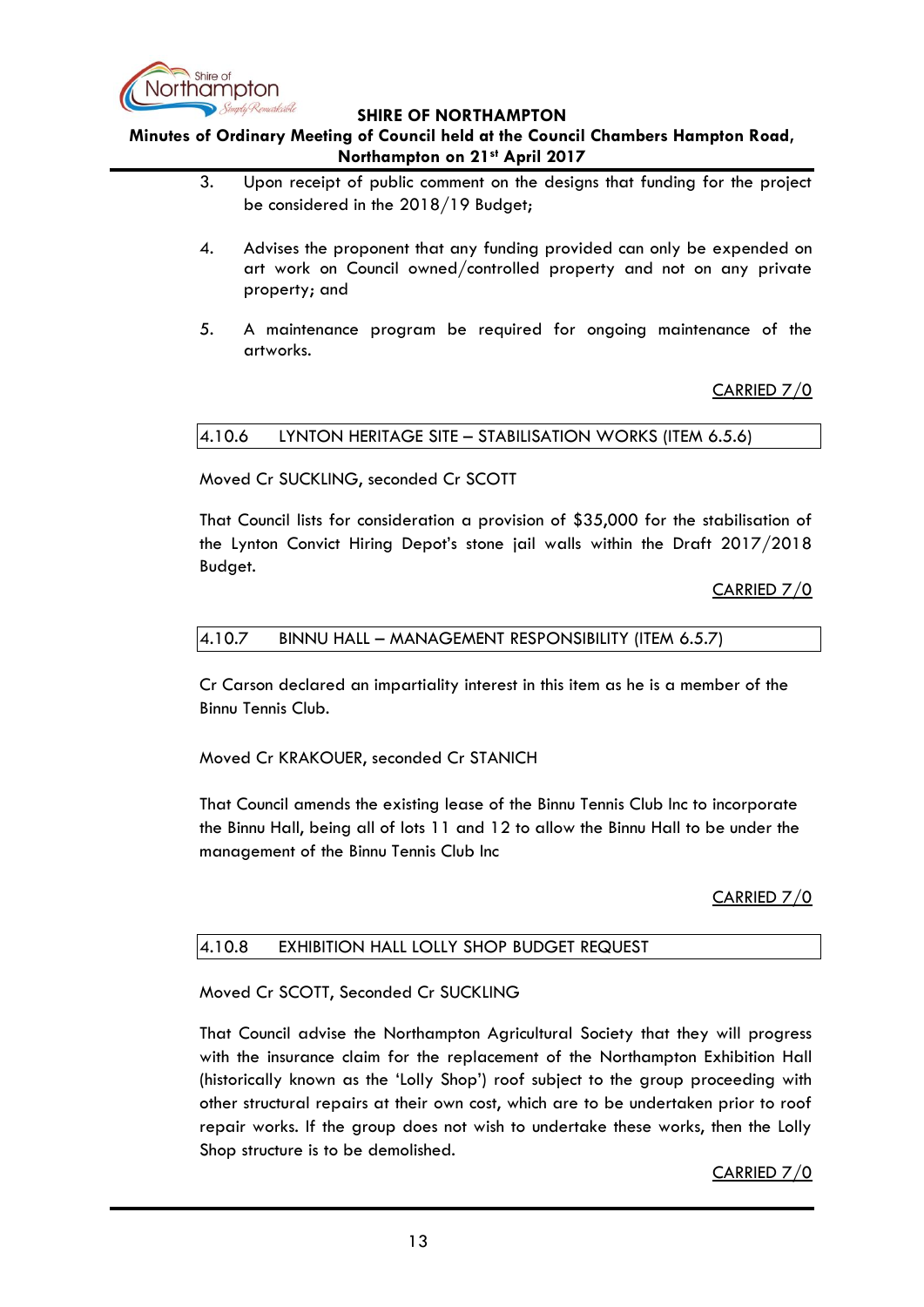

**Minutes of Ordinary Meeting of Council held at the Council Chambers Hampton Road, Northampton on 21st April 2017**

# <span id="page-13-0"></span>**4.11 SHIRE PRESIDENT'S REPORT**

Since the last Council meeting Cr Simkin reported on his attendance at the following:

3/4/2017 Shire of Northampton Road Inspection 5/4/2017 Lucky Bay interview with WA Weekender

### <span id="page-13-1"></span>**4.12 DEPUTY SHIRE PRESIDENT'S REPORT**

Since the last Council meeting Cr Scott reported on his attendance at the following:

3/4/2017 Shire of Northampton Road Inspection

### <span id="page-13-3"></span><span id="page-13-2"></span>**4.13 COUNCILLORS' REPORTS**

### 4.13.1 CR STANICH

Since the last Council meeting Cr Stanich reported on his attendance at:

3/4/2017 Shire of Northampton Road Inspection

#### <span id="page-13-4"></span>4.13.2 CR PIKE

Since the last Council meeting Cr Pike reported on his attendance at:

#### 29/3/2017 Kalbarri Roadwise Committee Meeting

#### <span id="page-13-5"></span>4.13.3 CR KRAKOUER

Since the last Council meeting Cr Krakouer reported on his attendance at:

3/4/2017 Shire of Northampton Road Inspection

#### <span id="page-13-6"></span>4.13.4 CR CARSON

Since the last Council meeting Cr Carson reported on his attendance at:

3/4/2017 Shire of Northampton Road Inspection

#### <span id="page-13-7"></span>4.13.5 CR SUCKLING

Since the last Council meeting Cr Suckling reported on her attendance at:

| 22/3/2017 | Ewe Turn in Northampton Community Meeting |
|-----------|-------------------------------------------|
| 3/4/2017  | Shire of Northampton Road Inspection      |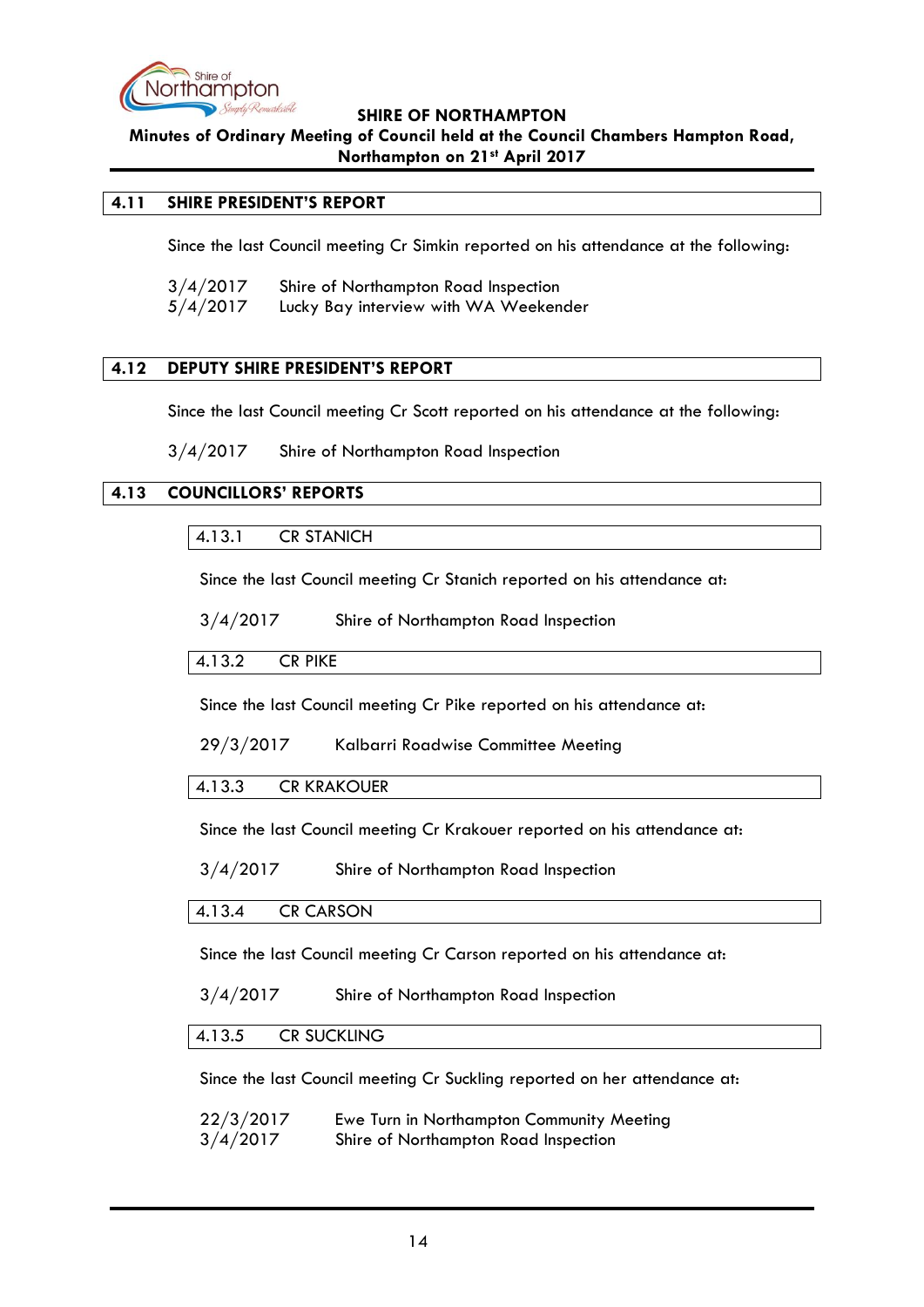

# **SHIRE OF NORTHAMPTON Minutes of Ordinary Meeting of Council held at the Council Chambers Hampton Road, Northampton on 21st April 2017**

### <span id="page-14-0"></span>**4.14 INFORMATION BULLETIN**

**Noted** 

### <span id="page-14-2"></span><span id="page-14-1"></span>**4.15 NEW ITEMS OF BUSINESS**

### 4.15.1 KALBARRI SPORT AND REC CENTRE LEAN-TO SHELTER EXTENSION

CEO Garry Keeffe departed the meeting at 4:15pm, returning at 4:17pm.

Cr Pike queried what was Council"s contribution to the lean-to shelter at the Kalbarri Sport and Rec building, and Cr Scott queried whether Council had any financial ability to fund a shelter extension (the current proposed lean-to does not span the entire southern length of the Sport and Rec building). Council then discussed the opportunity to extend the shelter to finish off the court relocation project.

Moved Cr CARSON, seconded Cr PIKE

That Council allocate a further \$5,000 towards the extension of the shelter at the Kalbarri Sport and Recreation court relocation project, with the Club to fund the balance.

#### CARRIED BY AN ABSOLUTE MAJORITY 7/0

### <span id="page-14-3"></span>4.15.2 LUCKY BAY JET SKI DESIGNATED AREAS

Cr Simkin raised concerns about whether there were specified jetski areas at Lucky Bay, and whether an area could be formalised south of the gap in consultation with the Department of Transport.

Moved Cr SIMKIN, seconded Cr KRAKOUER

That the Chief Executive Officer write a letter to the Department of Transport to clarify the marine speed limit in the Lucky Bay area and to make the suggestion that jet skis be allowed to be ridden south of the gap and be signposted accordingly.

CARRIED 7/0

#### <span id="page-14-4"></span>**4.16 NEXT MEETING OF COUNCIL**

The next Ordinary Meeting of Council will be held on Friday the 19th May 2017 commencing at 1.00pm at the Council Chambers, Hampton Road, Northampton.